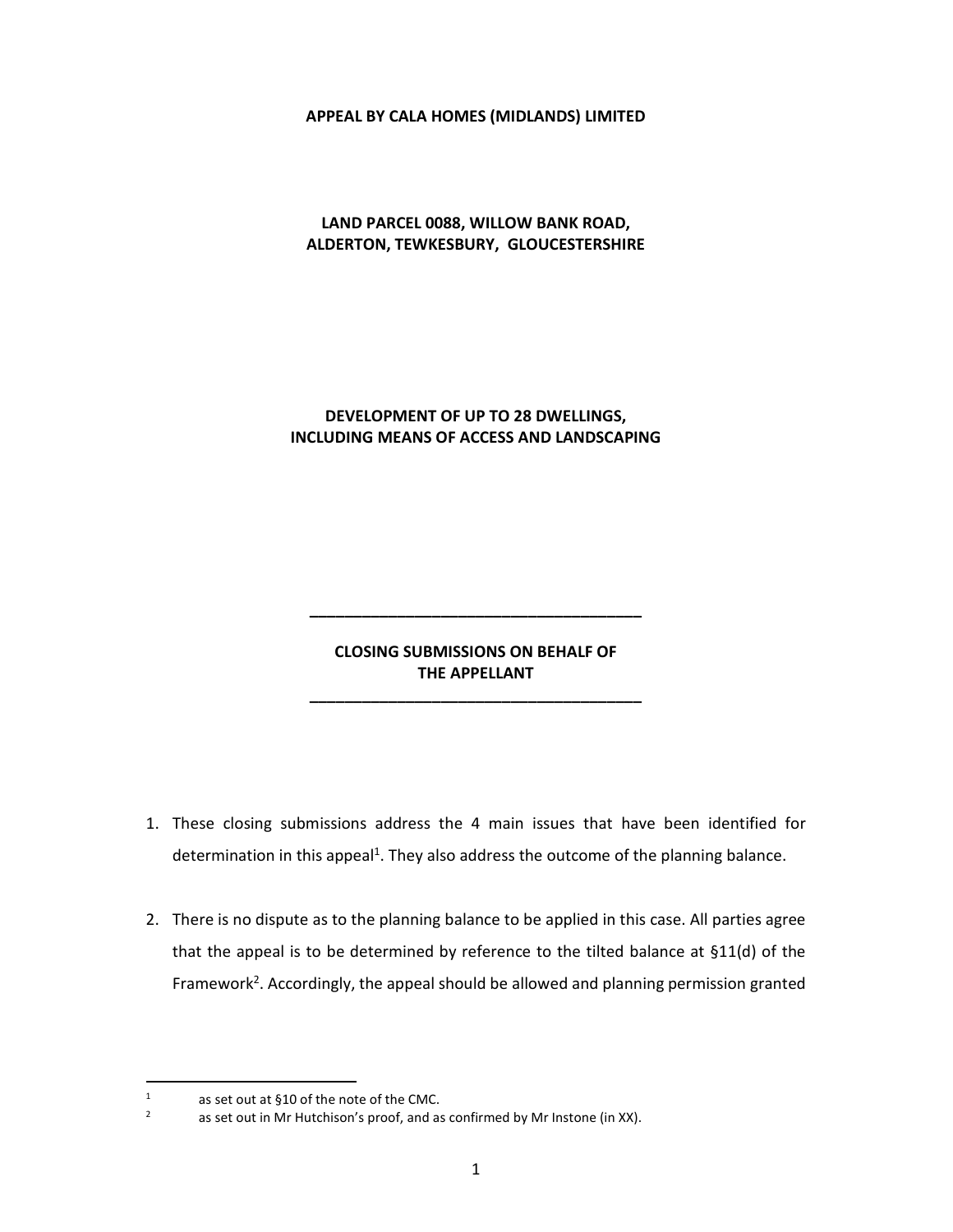unless any harm generated by the proposals significantly and demonstrably outweigh the Appeal Scheme's benefits<sup>3</sup>.

- 3. The Council accepts that the tilted balance is engaged in this case because it is unable to demonstrate an adequate supply of land for housing<sup>4</sup>. On either main party's case (Appellant  $-$  2.08 years, Council  $-$  4.35 years), there is a shortfall. That shortfall is substantial. The inspector and Secretary of State described that level of shortfall as substantial when considering an appeal proposal in Fiddington<sup>5</sup>. There is no reason why any other description should be applied to that level of shortfall now.
- 4. The requirement to demonstrate a 5YHLS in accordance with §73 of the Framework is the central development management tool for meeting the Government's policy for achieving a significant boost in the supply of land for housing<sup>6</sup>.
- 5. Given the well-recognised and persistent housing crisis, the need to achieve a significant boost in the supply of land for housing remains at the heart of Government policy.
- 6. 3 additional points fall to be made at this stage.

<sup>3</sup> In the cross-examination of Mr Hutchison, the Council was keen to make the point that the Appellant accepts that the Appeal Scheme conflicts with the Development Plan when read as a whole (there is an accepted breach of SD10, and SP2 insofar as the Appeal Site is not allocated and falls outside a settlement boundary). However, given that Mr Instone accepts that the tilted balance is determinative of the appeal, the simple fact of policy breach does not take the Council anywhere. We address the weight attaching to that policy breach as part of the tilted balance below.

<sup>4</sup> In addition, the Appellant contends that the tilted balance is engaged because some of the most important policies for determining the appeal are out of date in their own right. Mr Hutchison sets those reasons out in respect of Policy SD10 in his proof including, in particular, at page 17 where he makes the point that the Council has still not made any allocations in order to meet its housing requirement some 3.5 years after adoption of the JCS, and that the existing settlement boundaries were carried forward from the 2006 Local Plan and were never designed to accommodate a requirement of circa 9,900 dwellings.

<sup>5</sup> CD I8. In that case housing land supply was assessed at 2.77 years (appellant), and 4.3 years (council). The inspector recorded that both parties (i.e. including the Council) agreed that the shortfall is substantial (§53 of the inspector's report). The SoS agreed with that assessment (§16 of the SoS's decision letter). We address the weight attaching to the provision of housing against that assessment of shortfall in the Fiddington decision below.

<sup>6</sup> at §59 of the Framework.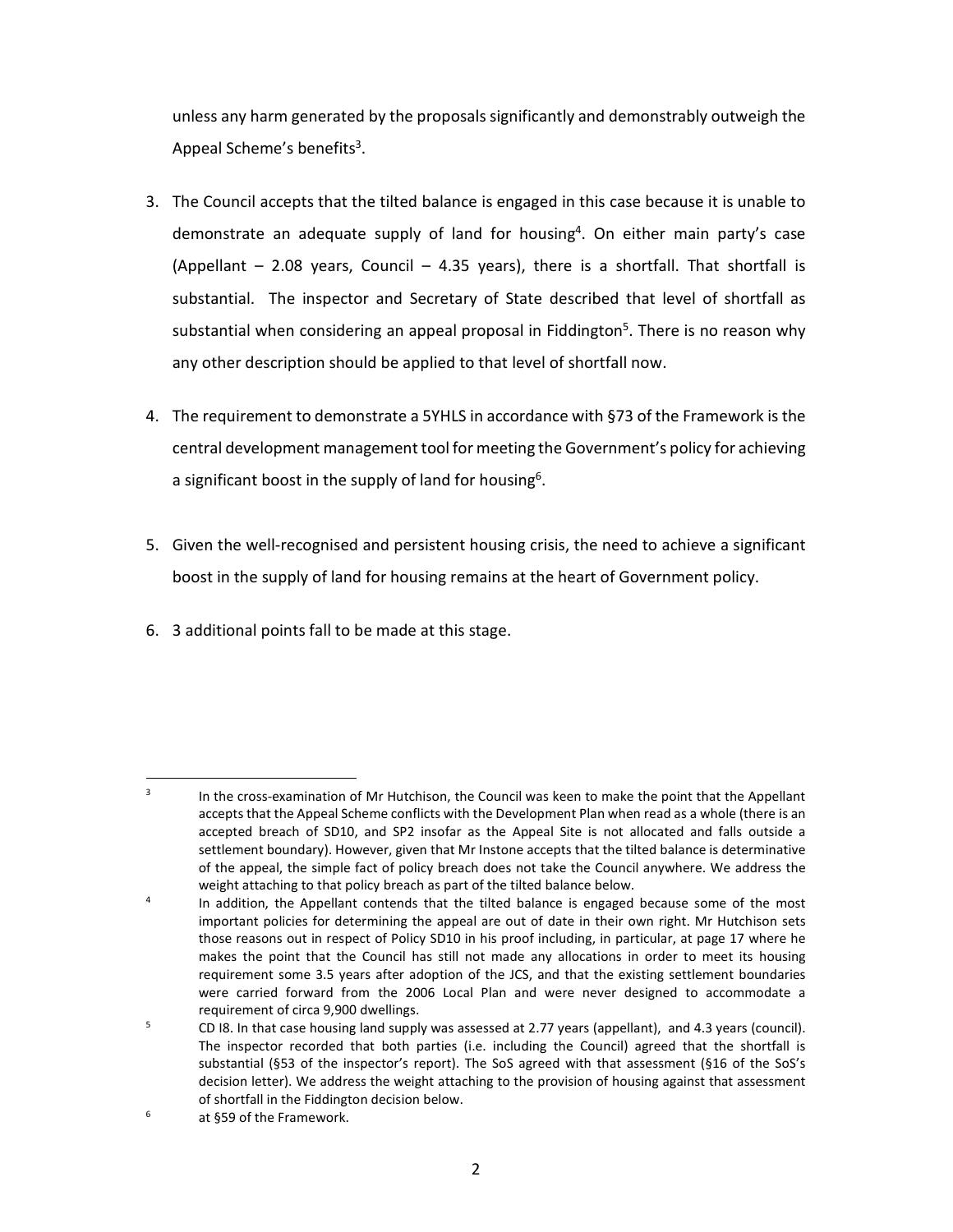- 7. First, there is no support in policy (or elsewhere) for delaying the achievement of an adequate supply of land for housing whilst a local planning authority pursues an emerging development plan.
- 8. Secondly, and related to that point, in the absence of an adequate supply of land for housing, the triggering of the tilted balance<sup>7</sup> is designed to achieve the release of sites that would not otherwise achieve a consent (e.g. because they are not allocated in a development plan). As a matter of generality, the operation of the tilted balance (because there is no 5YHLS) will almost certainly mean that unallocated sites are granted planning permission. That does not mean to say that the development of those sites is unsustainable nor does it mean that any unallocated site should receive consent. As long as harm does not significantly and demonstrably outweigh benefits, then such schemes are sustainable and acceptable.
- 9. Thirdly, the operation of the tilted balance in accordance with paragraph 11 and footnote 7 of the Framework is clear. In circumstances where there is no 5YHLS the most important policies for determination of the application are deemed out of date. As is set out below, Mr Instone's evidence proceeded on an erroneous basis that "housing policies" are deemed out of date as a result of the Framework's provisions<sup>8</sup>. He accepted (in XX) that proper application of the Framework means that all of the most important policies to the appeal are deemed out of date.
- 10. For the avoidance of any doubt, that does not mean that such policies are rendered irrelevant. They remain relevant, and the task of attributing weight to them (and any conflict with them) has to be determined. However, as recognised by the Supreme Court in the Hopkins Homes judgment<sup>9</sup>, in circumstances where there is an inadequate supply of land for housing, application of restrictive policies with full rigour (i.e. "full" weight) risks frustration of the objective to significantly boost the supply of land for housing.

<sup>7</sup> in accordance with footnote 7 within the Framework.

<sup>8</sup> §3.9 of his proof. As a result of his erroneous approach, and by way of example, he proceeded on the basis that the policies of the Neighbourhood Plan were not out of date (see e.g. his §3.11). That is wrong and has undoubtedly affected the weight he has given to relevant policies in his planning balance (including SD10 and SP2 of the JCS, and H1 of the NP).

<sup>9</sup> referenced in the Appellant's opening submissions on p4, footnote 7.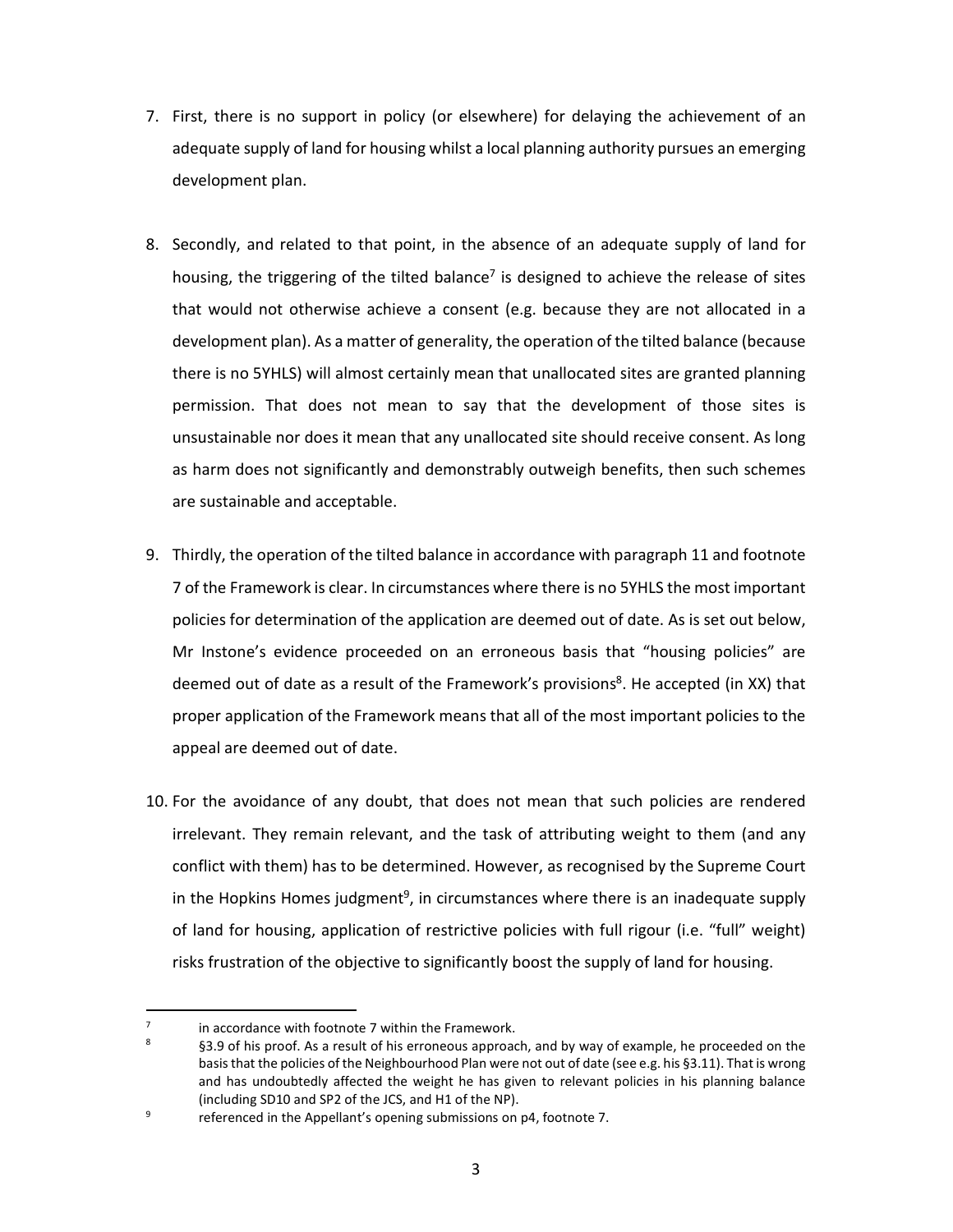# **Issue 1: Is the Appeal Site an Appropriate Location?**

- 11. There is an agreed breach of Policies SD10 and SP2 of the JCS.
- 12. The Appeal Scheme conflicts with those policies because it is located outside of Alderton's settlement boundary, and;
	- Policy SD10 makes provision for only limited categories of development to be permitted on unallocated sites<sup>10</sup>, and,
	- Policy SP2 similarly only makes provision for the housing within the service villages of Tewkesbury to be provided on allocated sites $^{11}$ .
- 13. The Appeal Scheme receives no support from Policy H1 of the Neighbourhood Plan  $("NP")^{12}.$
- 14. We return to the weight attaching to the agreed conflicts with policy in addressing the planning balance in the concluding section of these submissions.
- 15. The fact that the Appeal Site is located outside of a settlement boundary does not mean that it is an inappropriate location for new development. If that was the case;
	- (i) it is unlikely that planning permission would ever be granted for housing development on sites outside but adjacent to a settlement boundary even where there is a shortage of housing land, and the tilted balance is engaged, and,
	- (ii) the whole point of the tilted balance (and the central objective of achieving a significant boost in housing land supply) would be frustrated.

<sup>10</sup> at paragraphs 3, 4, and 5 of the Policy.

at paragraph 5 of the Policy. It also takes the reader back to Policy SD10 (at §6 of SP2) in dealing with development in, "the remainder of the rural area" (i.e. land outside of settlements).

<sup>&</sup>lt;sup>12</sup> Whilst there is no express prohibition on development outside of the settlement boundary in Policy H1, it is readily apparent that the Policy provides no support for such development.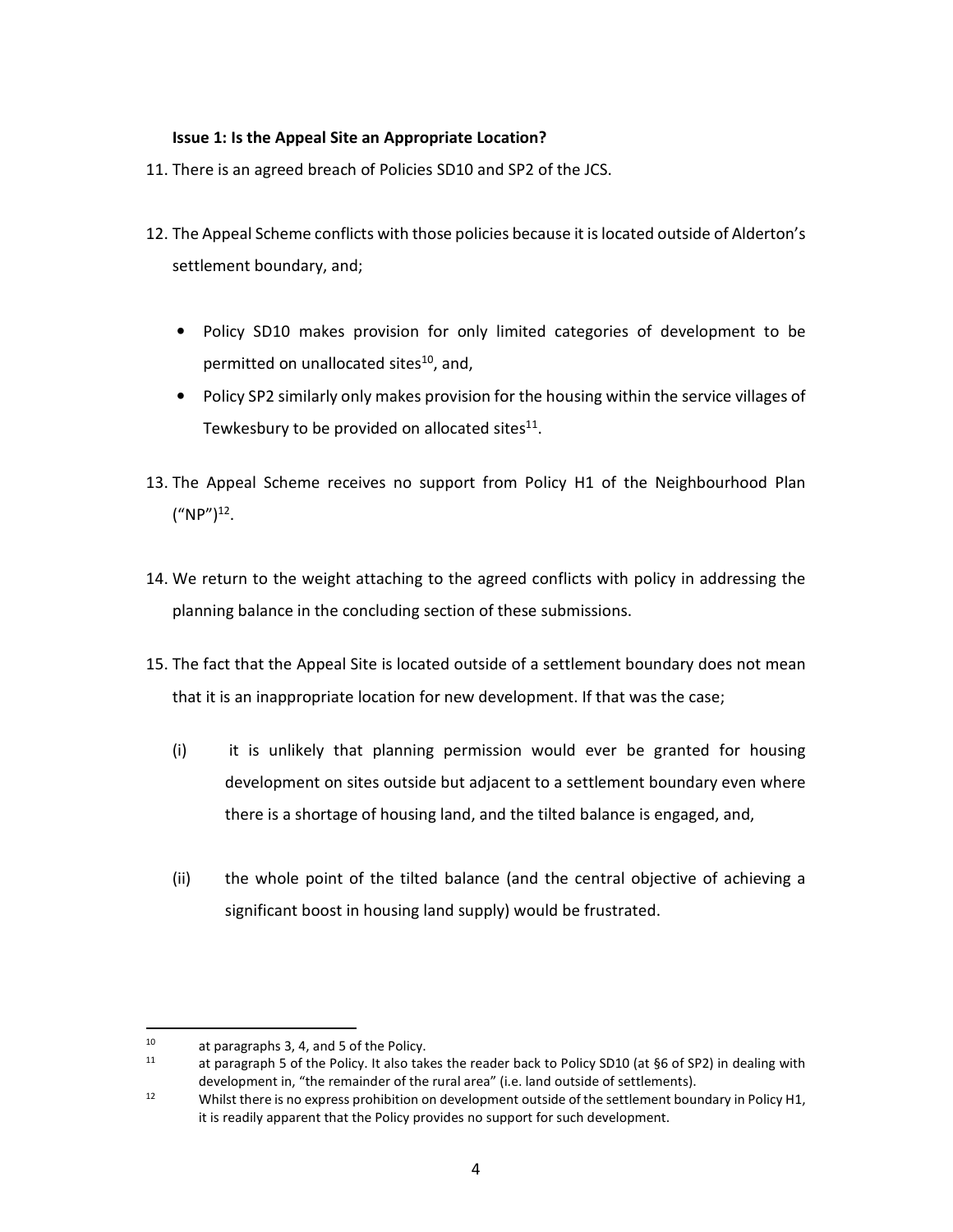- 16. Nor does it mean that the Appeal Scheme is contrary to the spatial strategy of the JCS. In terms of the distribution of development, the JCS states (within Policy SP2, §5) that "in the order of 880 new homes" will be accommodated within the Borough's service villages.
- 17. It does not impose a cap.
- 18. It is apparent that the Council is promoting a position, including through its emerging Borough Plan, whereby the service villages will accommodate over 1,000 dwellings<sup>13</sup>. The Council is satisfied that such an approach is;
	- (i) sustainable (in terms of the pattern of development, as well as in all other respects), and,
	- (ii) consistent with the spatial strategy of the JCS.

If it was not so satisfied, it would not have promoted the emerging Borough Plan.

- 19. Mr Instone expressly agreed (in XX), that the addition of 28 dwellings at Alderton would not result in an unsustainable pattern of development.
- 20. On that basis alone, there is no warrant for a finding that, by reference to the spatial strategy of the JCS, the appeal site is an inappropriate location for development.
- 21. However, additional points fall to be made by reference to the JCS;
	- the 880 figure given in SP2 of the JCS is not a maximum,
	- service villages are clearly identified as a suitable location for significant new development in order to contribute the provision of housing in an effort (albeit unsuccessful) to meet the JCS housing requirement,

<sup>&</sup>lt;sup>13</sup> including completions, commitments, and draft allocations in the emerging Borough Plan. Within Core Document F7, the figure for service villages delivery is given as 1,088 dwellings (at Table 6).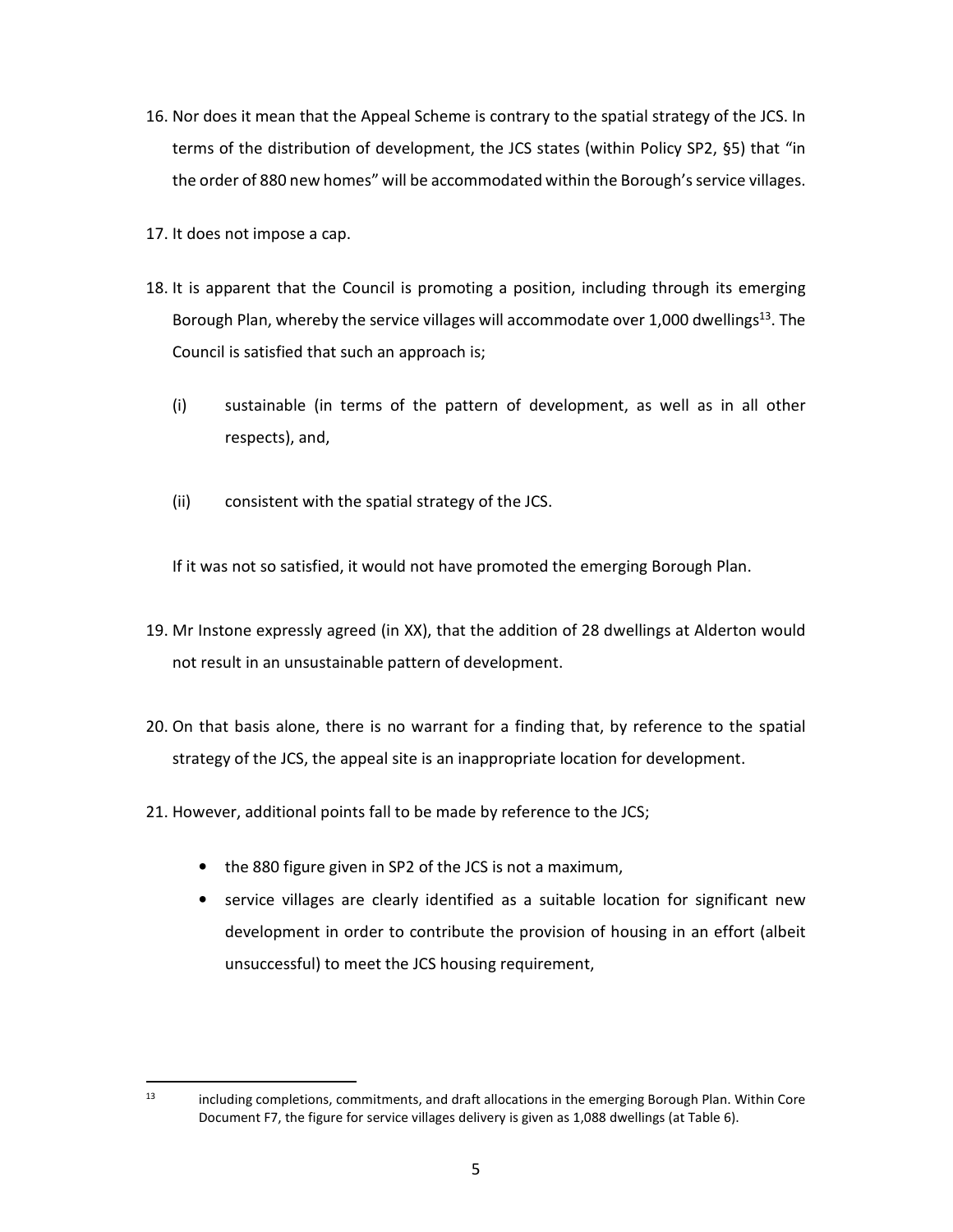- Alderton is no exception, and it is agreed that the Appeal Site is in a locationally sustainable position<sup>14</sup>,
- similarly, there is no dispute that the services and facilities available within Alderton have sufficient capacity to cope with any additional demand generated by the Appeal Scheme, and,
- the Council agrees that with or without the Appeal Scheme, Alderton would remain within the JCS category of service village.
- 22. Accordingly, there is no policy or other basis within the Council's JCS (and which contains the spatial strategy) on which it could be concluded that the Appeal Site comprises an inappropriate location for development.
- 23. In light of that, the Council falls back on an argument that appears to spring from the Housing Background Paper dated October 2019 ("HBP") and produced as part of the evidence base for the emerging Borough Plan<sup>15</sup>. The HBP performs an exercise of disaggregation of development between rural service centres and service villages.
- 24. In addition, it recognises that the retention of services within those service villages is, in part, linked to the size and distribution of the resident population, and that it is important that the services remain viable<sup>16</sup>. That comment is pertinent to Alderton in light of the fact that;
	- Alderton's primary school faces a dangerously low level of pupils (according the Parish Council's own assessment) $17$ , and,
	- the Council accepts that the Appeal Scheme will generate the potential for additional use of local services<sup>18</sup> (including local spending in the village shop).

<sup>&</sup>lt;sup>14</sup> amongst other things, confirmed by the unconditional withdrawal by the Council of its  $7<sup>th</sup>$  reason for refusal, but see also §'s 8.46 and 8.47 of the Planning SoCG.

 $15$  CD E7.

at §2.12.

<sup>&</sup>lt;sup>17</sup> and further, without the pupils generated by recent new development (which the Parish Council estimate to be around 15), would have faced a more perilous situation.

<sup>18</sup> §8.66(4) of the Planning SoCG.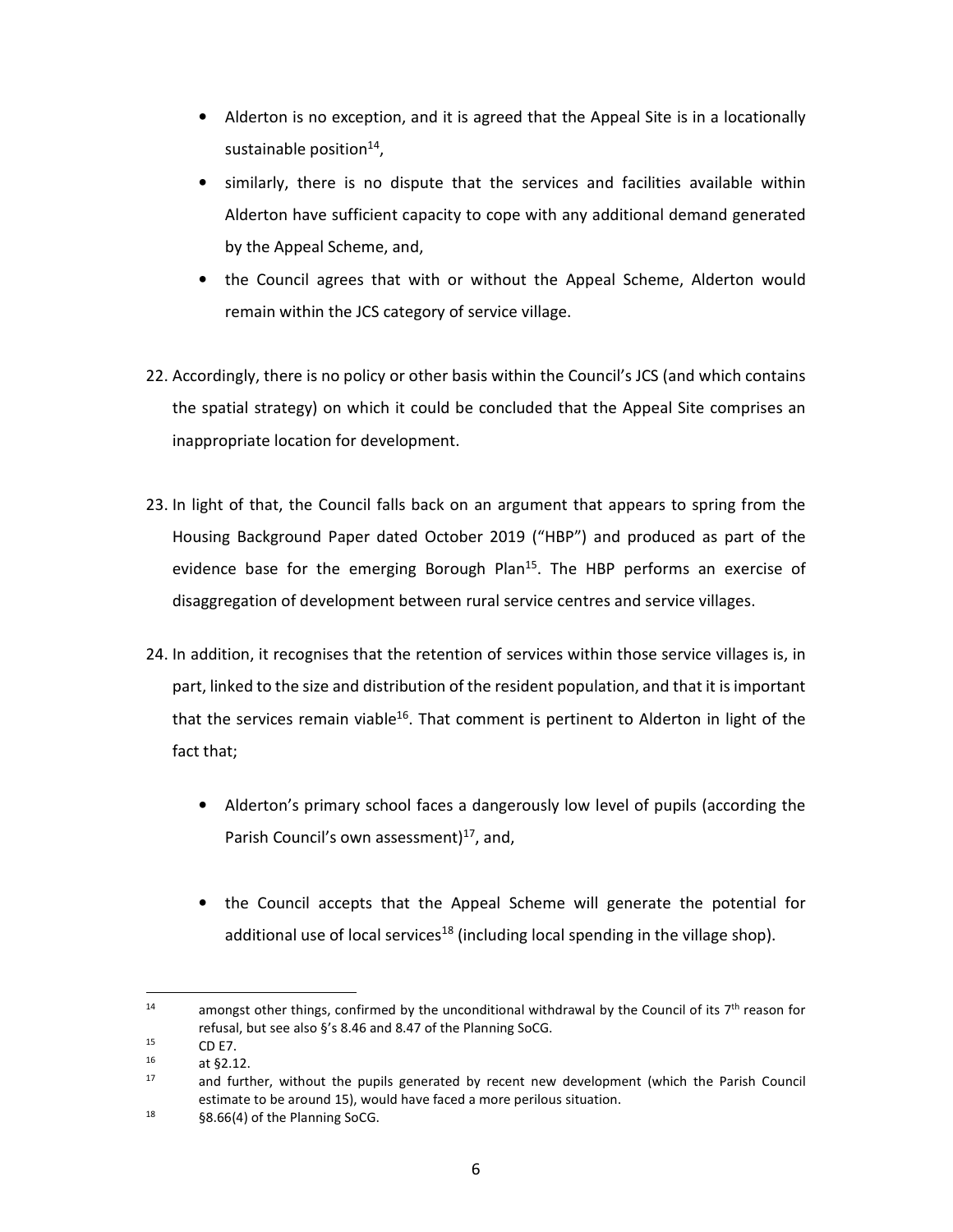25. In any event, the HBP is;

- (i) only the Council's starting point (as part of the Borough Plan process) for distributing development amongst the service villages<sup>19</sup>, and,
- (ii) represents a "top-down" approach to that exercise, recognising that a "bottomup" process needs to be followed in order to identify sustainable sites within settlements.

26. Accordingly, the 53 dwellings referred to in the context of Alderton within the HBP<sup>20</sup>;

- is not a housing need figure for Alderton. There has been no assessment of Alderton's local housing need in any context,
- is not a policy requirement for housing in Alderton. There is no policy requirement for housing in Alderton, and,
- does not represent a policy or any other sort of cap on the provision of new housing in Alderton.
- 27. The clear conclusion in respect of the Appeal Site, by reference to the spatial strategy of the Development Plan, and all other relevant factors, is that it comprises an appropriate location for development.

# **Effect on Alderton's Well-Being/Cohesion, and Mixed and Balanced Communities**

- 28. The NP confirms that Alderton enjoys a strong sense of community<sup>21</sup>. That state of affairs is confirmed by the Parish Council's own representations to this inquiry.
- 29. The NP was produced after planning permissions had been granted for development at Beckford Road and Fletcher Close. The position of the Parish Council at the inquiries into those developments was that they would harm social cohesion within the village.

 $19$  at  $64.7$ .

<sup>20</sup> At §11.8.

<sup>21</sup> see the Vision Statement at p26.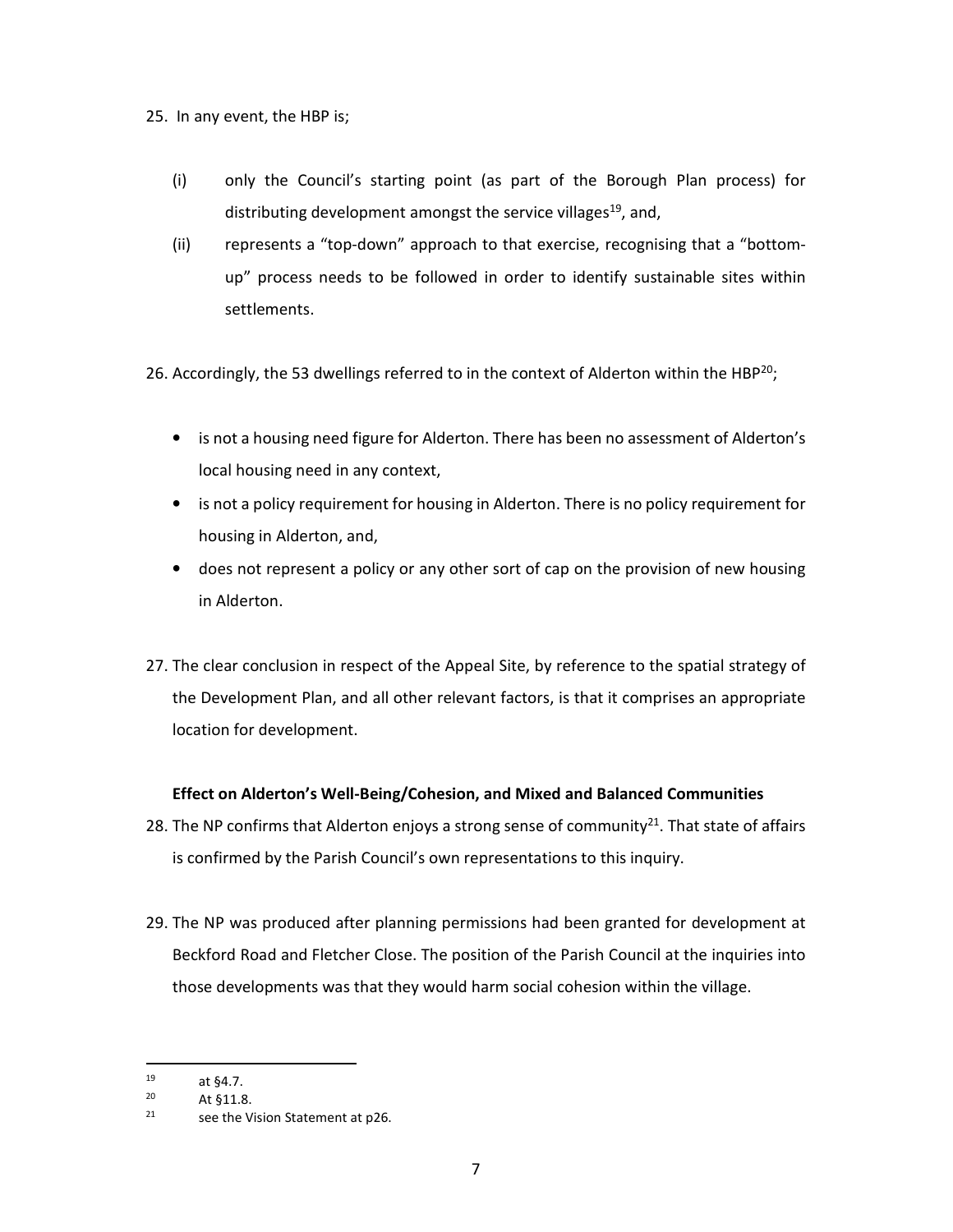- 30. There is no evidence that any such harm has been caused.
- 31. Similarly, the fact that the community proceeded with the production of the NP demonstrates that those new developments did not undermine efforts to produce that Plan.
- 32. Accordingly, experience following the new development in the village provides a clear demonstration that social cohesion and well-being in the village is not harmed as a result of that development.
- 33. There is no evidence to demonstrate that the construction of an additional 28 dwellings on the Appeal Site will generate any other effect.
- 34. The Council certainly produces no evidence<sup>22</sup>, and the Parish Council's evidence appears to be directed more at the question of lack of enhancement of social cohesion, as opposed to harm to social cohesion. The focus of the Parish Council's case is the complaint that residents of new development are unlikely to engage in community activities to the same extent as residents of existing development $^{23}$ .

35. That is not harm.

- 36. In addition, the Parish Council's position is not that there is no engagement, but that integration takes time. The Parish Council's SoC (at §A31) confirms that it is no part of its case that better integration will not take place, but rather that it takes time.
- 37. It must be borne in mind that, once constructed, the Appeal Scheme will be present for decades. Much of Alderton is 20<sup>th</sup> century housing (that has now been in place for several decades) and nobody suggests that the residents of that housing have failed to integrate (let alone causing damage to the social cohesion of the village).

<sup>&</sup>lt;sup>22</sup> Instead, the Council falls back onto the Parish Council's evidence, or alternatively maintains that in simple percentage terms, the growth in Alderton is too great. The percentage level of increase in itself says nothing about actual harm. In any event, other service villages have and will be accommodating greater levels of growth than Alderton (see Mr Hutchison's Table 1 on p30).

<sup>&</sup>lt;sup>23</sup> In fact the Parish Council's evidence shows that there has been some engagement, including the fact that some new residents send their children (around 15 of them) to the local primary school.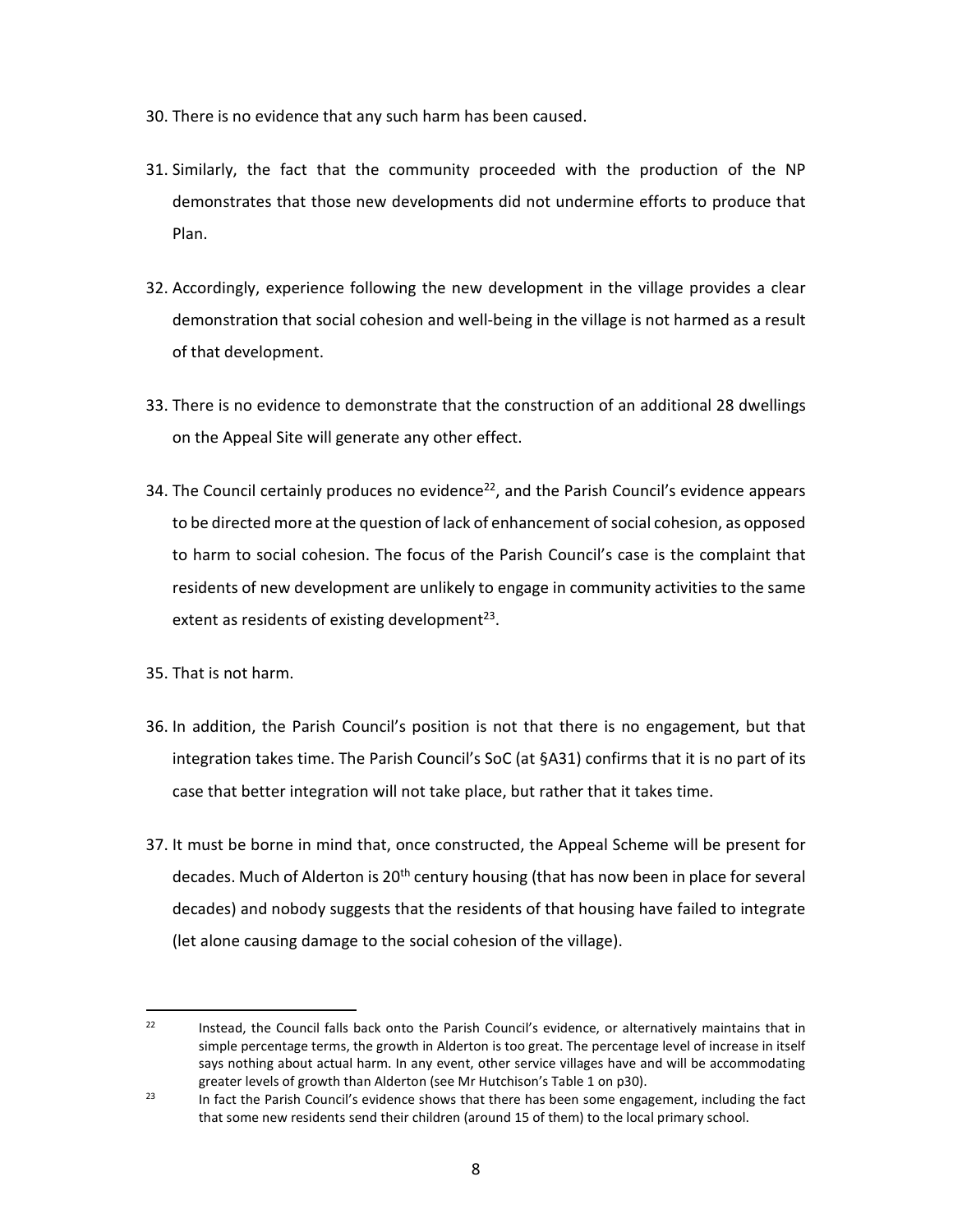- 38. Reference is made to impact on social cohesion in the 4 previous appeal decisions for development proposals in Alderton (at CD A1-A4). Those 4 appeal decisions were produced in quick succession, and relate to a period where a significant number of new dwellings were being proposed over a short period. Even then;
	- (i) the inspector in the Beckford Road appeal (CD I1) devoted a sentence to the issue<sup>24</sup> noting that a substantial increase in dwelling numbers without a proportionate increase in services and infrastructure could risk eroding community cohesion. It is no part of the Council's (or Parish Council's) case that services and infrastructure would be unable to cope with the Appeal Scheme;
	- (ii) the inspector in the Willow Bank Road appeals (CD I2 and I3) gave no more than a moderate level of weight to the concern. In the event, and with the benefit of experience following its completion, there is no evidence that the Fletcher Close development has caused harm to the social cohesion and well-being of Alderton, and,
	- (iii) the inspector in the St Margarets Drive appeal (CD I4) gave his concern significant weight, including on the basis that the Parish Council's evidence stated that a number of residents would sell up and leave the village<sup>25</sup>. There is no evidence at all that any residents left the village as a result of recent development, and the Parish Council makes no such suggestion in respect of the Appeal Scheme.
- 39. A much more recent decision (at CD I17) concerning development at Gotherington confirms that gaps between developments of around 3 years allowed for assimilation of new development (and the avoidance of harm)<sup>26</sup>, and in the absence of any evidence showing that infrastructure and services could not cope, there would be no harm to the social well-being of that village. The same applies to Alderton (albeit to a greater extent, given the longer gap between the development at Beckford Road/Fletcher Close and the Appeal Scheme).

 $24$  in §76.

 $25$   $$33$  of CD A4.

 $26$  at §49 of the decision letter.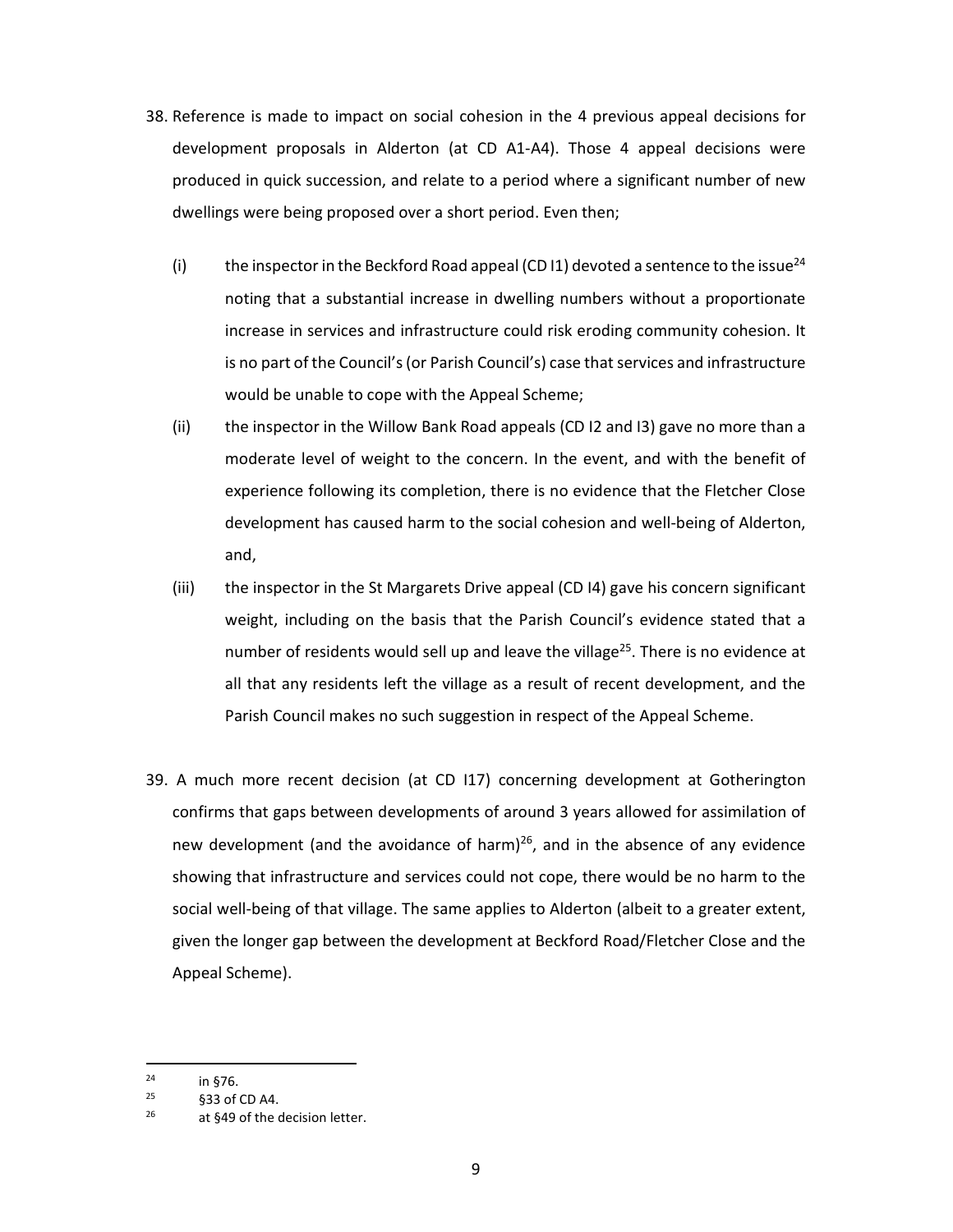- 40. In the absence of any tangible evidence of harm, the impact of the Appeal Scheme on social cohesion in and the well-being of the village is (at worst) neutral.
- 41. As for housing mix, this is an entirely non-point. The Appeal Scheme provides for a range of house types and sizes (in respect of both market and affordable housing). Ultimately, the Council's point has descended to a criticism of 3 of the 3-bedroomed houses that it says are too large. Other 3 bedroomed houses in the Appeal Scheme are smaller. In any event, there is no maximum size for 3 bedroomed houses specified in policy or guidance (insofar as policy refers to size, it requires achievement of minimum sizes<sup>27</sup>). There is no evidence that buyers of the 3 larger 3 bedroomed houses in the Scheme will pursue projects to convert them to 4 bedroomed homes.

### **Impact on Character and Appearance**

- 42. In common with most greenfield sites on the edge of settlements, it is acknowledged that the Appeal Site itself contains no built features, and following development will accommodate 28 dwellings along with associated development. At site level, the development of a greenfield site will involve some adverse change.
- 43. However, the context of the Appeal Site is important. On its northern boundary it adjoins Fletcher Close. That development exerts an influence (in terms of landscape character, and in views) on the Appeal Site. It is recognised that landscaping associated with the Fletcher Close development is immature, but it is confined to a narrow strip (between 2 fences) on the boundary of that site. Although found acceptable by the appeal inspector in 2015, it cannot be described as either comprehensive or effective in creating an appropriately soft transition between settlement edge and the countryside.
- 44. By contrast, the Appeal Scheme;
	- comprises a "landscape-led" design solution that will address the current harsh settlement edge by providing an extensive area of open space containing substantial levels of native tree planting, and,

<sup>27</sup> SD11, §2.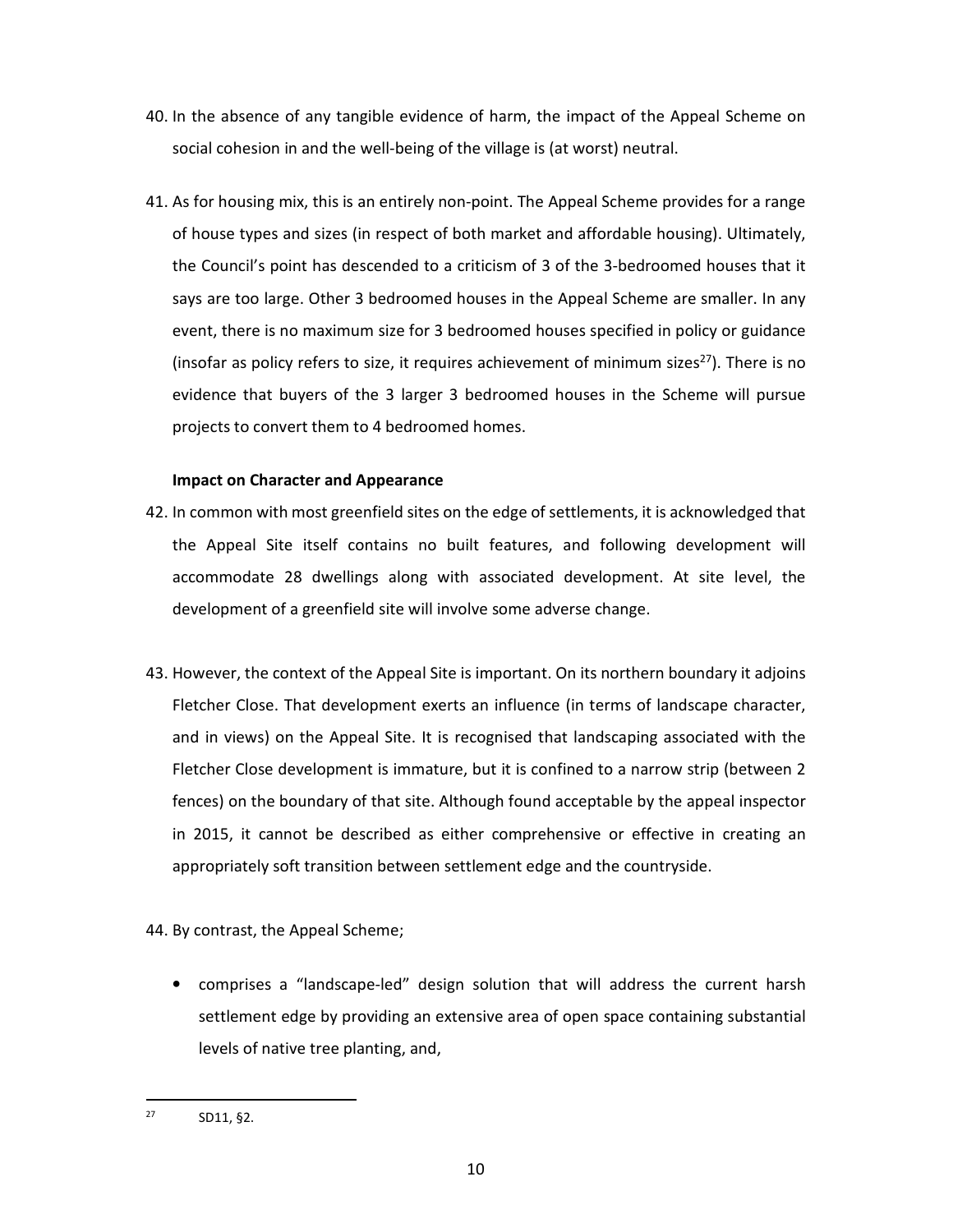• will provide an appropriate settlement edge in which views of development are softened and, in some instances, screened by maturing vegetation.

45. In addition;

- Alderton will remain separate from the B4077 (both on plan, and as perceived in all relevant views), and similarly,
- all dwellings will respect a significant set back from the un-named stream running along the southern boundary of the Site (thereby acknowledging one of the character sensitivities referred to in the Toby Jones Study in respect of the wider area (Ald-01) of which the Appeal Site is part<sup>28</sup>.
- 46. In any event, not all parts of the Ald-01 study area are of the same sensitivity (either in landscape character or visual terms). The Toby Jones study makes the point that the key sensitivity in respect of Ald-01 in terms of views, is the preservation of views to the historic village core and church, and the protection of the visual relationship between the historic village core and the slopes down to the stream and visual link to the B4077.
- 47. That key sensitivity is unaffected by the Appeal Scheme. Given its position at the western end of Ald-01, it does not enjoy a significant visual relationship with the villages historic core and church. That conclusion accords entirely with the assessment of the inspector who determined the Fletcher Close appeal<sup>29</sup>.
- 48. Consistent with the Toby Jones Study, the NP (in its Appendix D) records one of a series of "Key Views" as, "From B4077 to the southern flank of the village with attractive grouping of houses around church from the Winchcombe Way LDP, in particular views of church and Grade 2 listed cottages from field south of Church Road."<sup>30</sup> Whilst the NP then

<sup>&</sup>lt;sup>28</sup> It is noted that that part of the Toby Jones study also states that, "The influence of the existing 20<sup>th</sup> century settlement edge does offer some precedent and mitigation for new residential development…".

<sup>&</sup>lt;sup>29</sup> At §39 of his decision (CD 12), he concluded that, "Given the location of the appeal site on the far western part of identified area Ald-01, the proposal would not harm the views of the village core or the church when viewed from the south and east."

 $30$  at p83 of the NP (CD E2).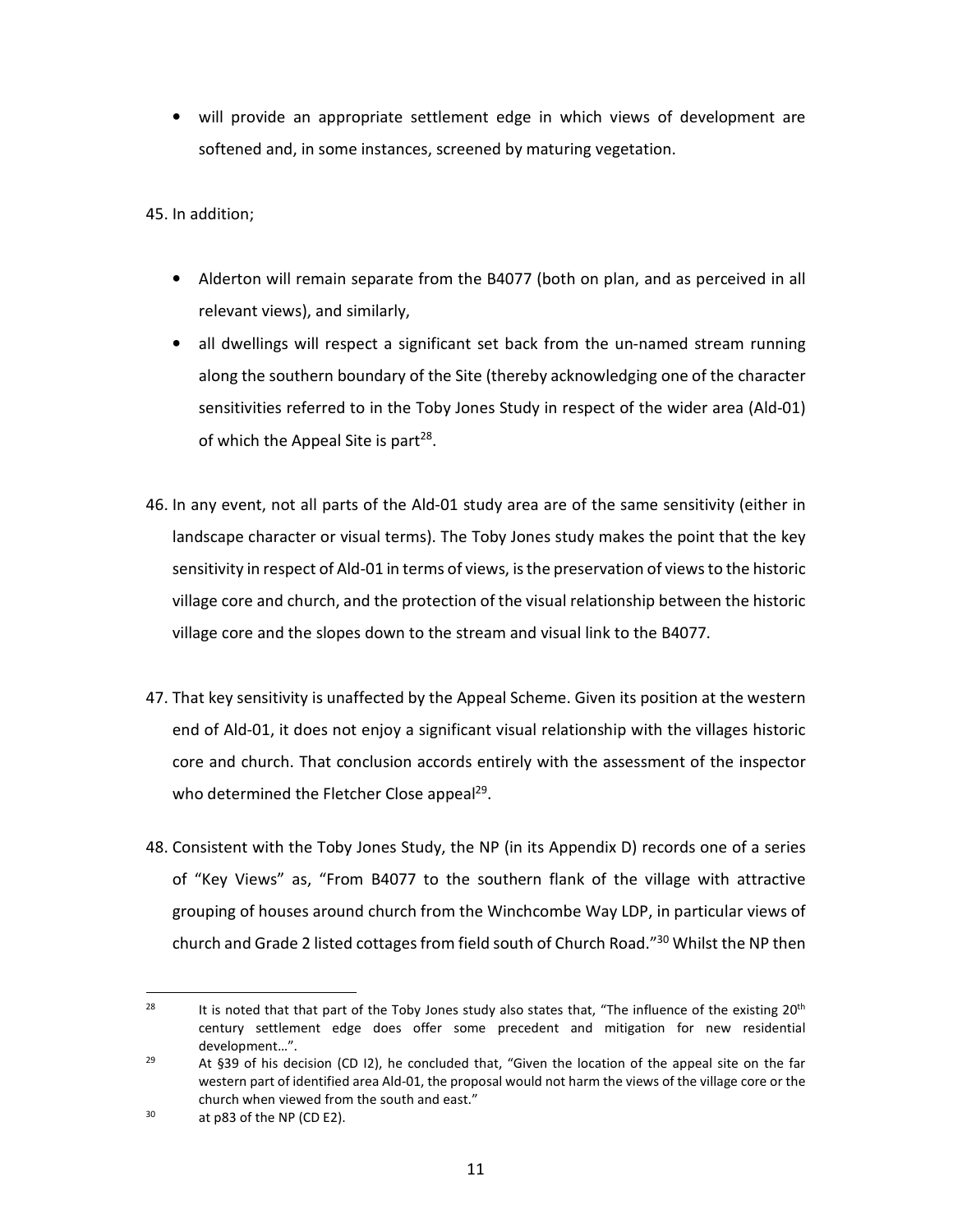shows a series of photographs taken from the South of the village (on pp88-89) the view shown from the junction between the B4077 and Willow Bank road does not include the church and nearby listed cottages. In addition, the view shown in the NP has now changed with the construction of the Fletcher Close development (addressed above).

- 49. Other concerns advanced by the Council (and Parish Council) concerning;
	- the character of Willow Bank Road, and,
	- the fact that the extent of development on the 2 sides of Willow Bank Road will not align,

are over-stated.

- 50. First, the character of Willow Bank Road will be largely unaffected. Save at the access itself, any hedgerow removed for the creation of a visibility splay will be the subject of replanting (behind the splay). The road will still be bordered by a long grass verge and hedge (as it is along other sections of Willow Bank Road). The access itself is in the north-west corner of the Site, close to existing development at Fletcher Close.
- 51. Secondly, there is no compelling requirement in terms of the settlement pattern at Alderton for the southern extent of development to be the same on both sides of Willow Bank Road. That was not the case before the construction of Fletcher Drive and it is not the case on other roads (e.g. Beckford Road). The perception of Alderton as a village within a rural landscape will not change as a result of the Appeal Scheme, albeit, the settlement edge in this part of the village would be considerably improved.
- 52. There is no material effect on views into or out of the AONB (whether looking north or south)<sup>31</sup>.
- 53. Whilst the Appeal Scheme generates a localised and minor short term adverse impact on the character and appearance of the area, in the long term, its effects will be beneficial.

 $31$  and therefore no question of conflict with §172 of the Framework.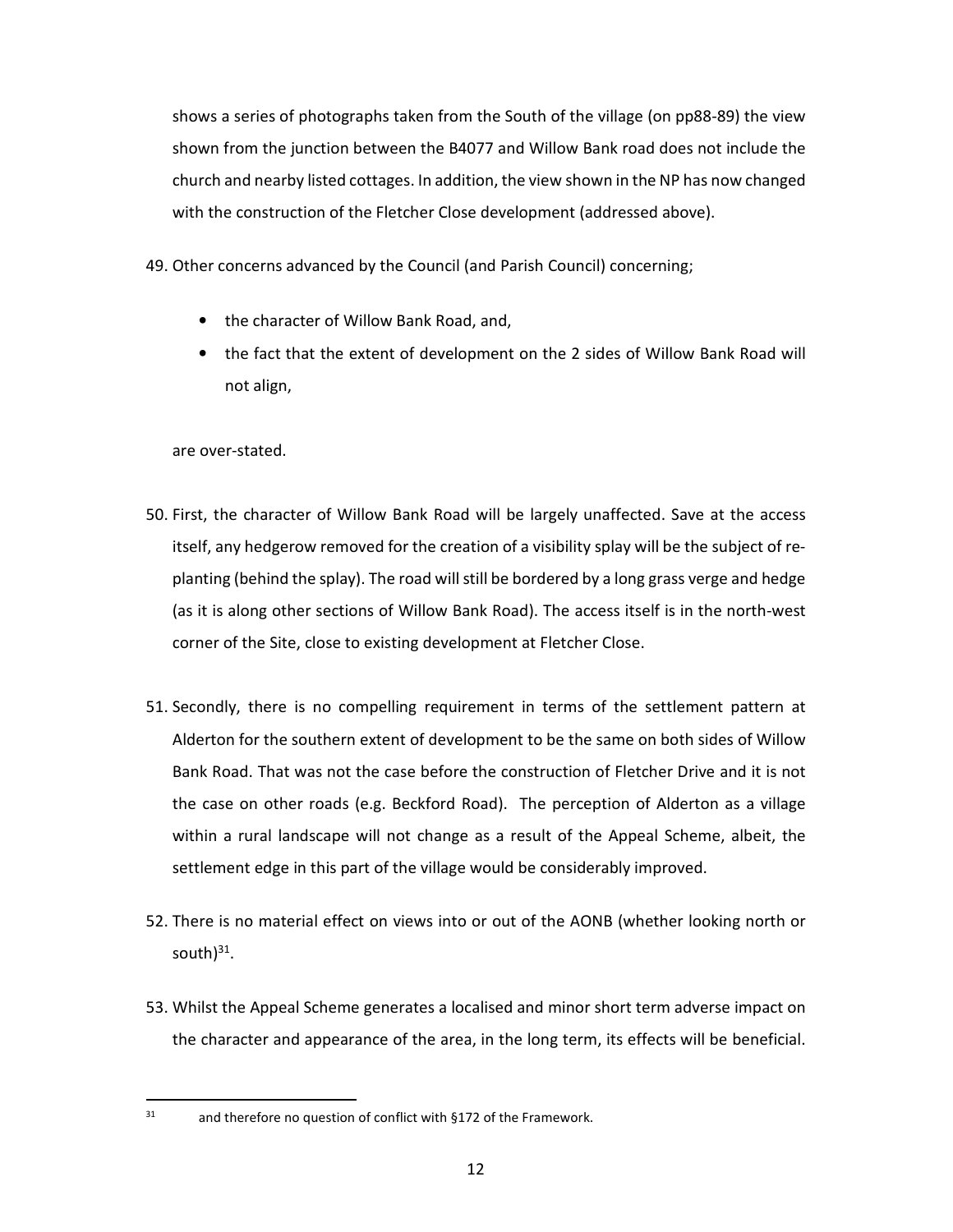The SLA in which the Appeal Scheme is located (and which washes over Alderton) suffers no material harm, and no policy breach is generated whether by reference to SD6 of the JCS, LND2 of the Local Plan (insofar as it is consistent with the Framework), or LC2 of the NP.

# **Safe and Suitable Means of Access by Non-Car Modes**

- 54. The Council accepts that;
	- (i) in light of the proximity of the Appeal Site to services and facilities in the village<sup>32</sup>,
	- (ii) and the recognition that the Appeal Scheme includes a footway linking to the existing footway to the north<sup>33</sup>,

the Appeal Site enjoys safe and suitable means of access to the village's services and facilities (including its bus stops) by non-modes.

- 55. The Parish Council (through Mr Kettle) also appear to accept that proposition whilst still advancing a concern about overall levels of accessibility to services and facilities from the Site. That concern is not supported by the Council or County Council, and fails to recognise;
	- (i) the acknowledgement in national policy that rural settlements will necessarily not enjoy the same levels of accessibility (e.g. by public transport) as more urban locations, and,
	- (ii) the status of Alderton as a service village, and the fact that service villages are recognised in the JCS as enjoying services and facilities such that they are, in principle, suitable locations for new development.

56. In terms of safety;

 $32$  all addressed in Mr Tucker's proof.<br> $33$  That recognition appears to have see

That recognition appears to have come late in the day as far as the County Council is concerned.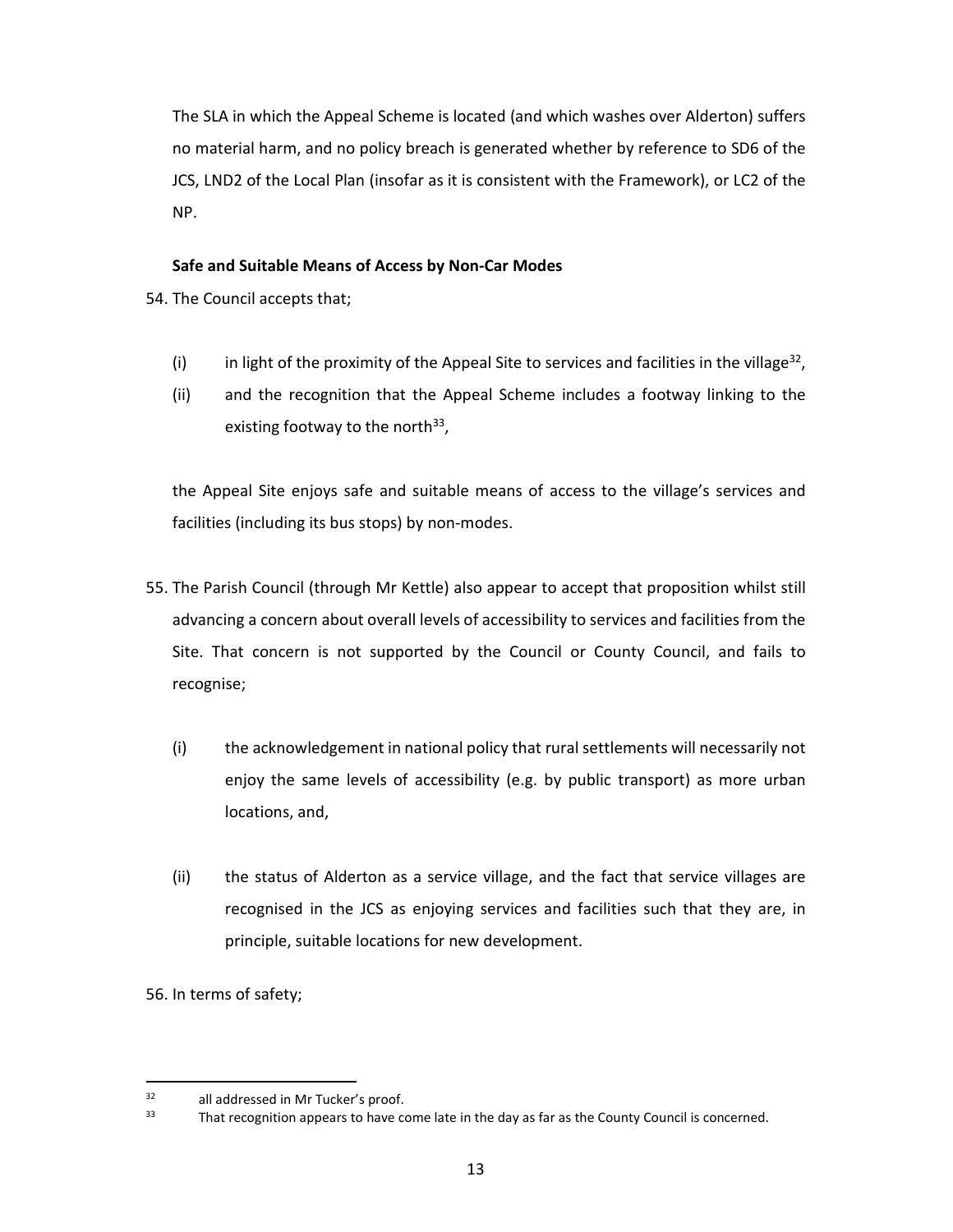- the Appeal Scheme has been the subject of a road safety audit, and,
- Mr Tucker has analysed relevant accident data, and conducted his own review of the safety of the Proposals.
- 57. There is no competing technical evidence before the inquiry demonstrating that the access proposals (and the Scheme generally) are anything other than safe.
- 58. For completeness, we note that the Parish Council raised a question about congestion on the wider network during the course of the inquiry. There is no evidence that the Appeal Scheme will generate any unacceptable impact on any part of the network, no objection from the local highway authority to that effect, and a clear finding by Mr Tucker that there is no question of any impact meeting the threshold of severe (in accordance with the Framework).

# **Ecology**

- 59. The Appeal Scheme is supported by an ecological appraisal (CD A8A) that was the subject of consideration by the Council's ecologist before determination of the application. The Council's ecologist sought further information in respect of impact on specific designated sites. That information was provided. The Council accept that the ecological impacts of the Appeal Scheme are acceptable.
- 60. Similarly, Natural England raises no objection to the proposals on ecological grounds.
- 61. The Parish Council has queried the ecological impact of the Scheme, but provides no evidence of any risk of harm. As for their queries;
	- (i) in respect of the un-named stream along the Site's southern boundary, it was considered within the Appellant's ecological survey, and in light of its condition and the extensive buffer between it and proposed houses, no risk of unacceptable impact was identified, and,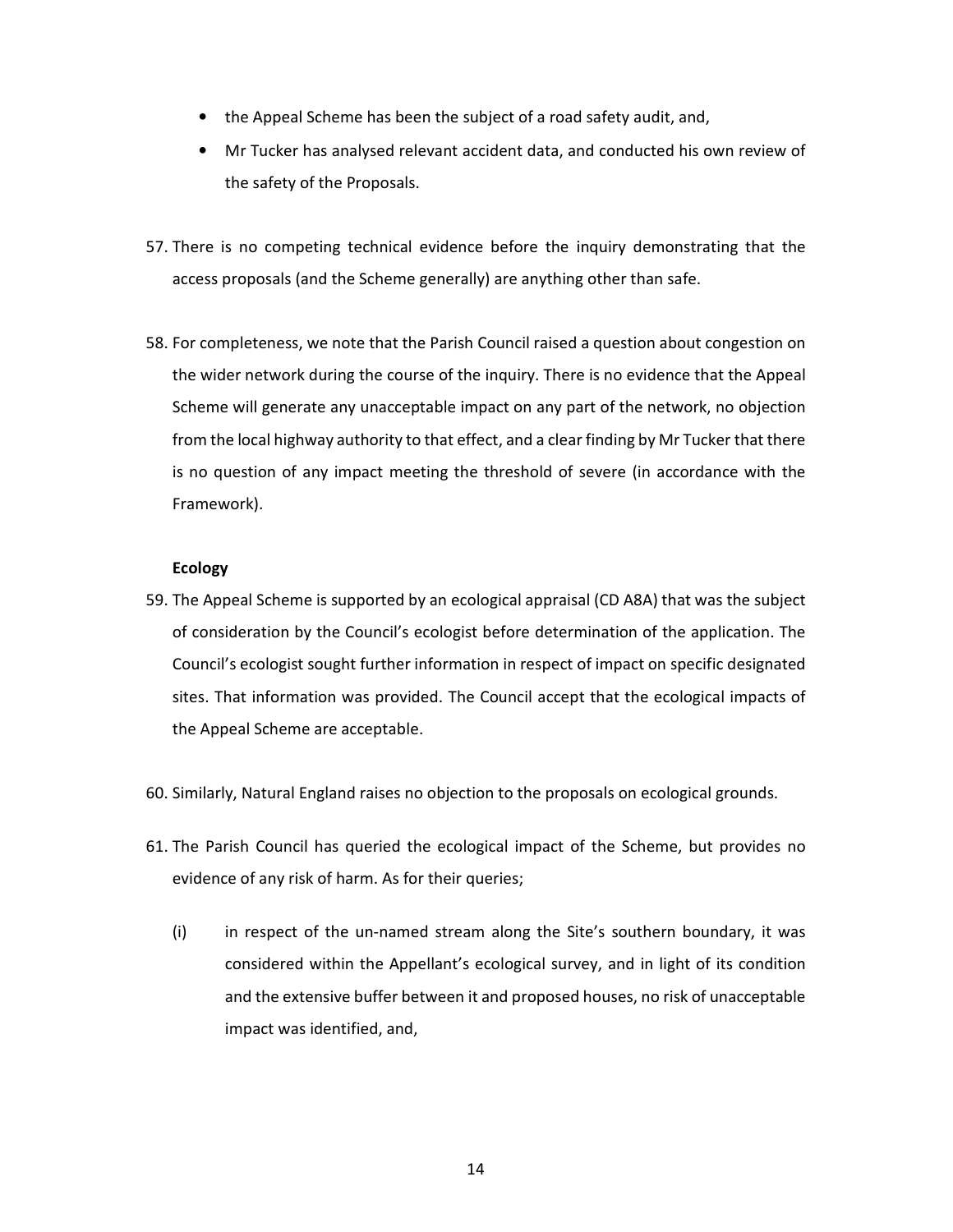(ii) in respect of 2 off-site ponds to the north west and north east of the Site, the Appellant's ecologist has addressed the likelihood of them forming suitable habitat for Great Crested Newts, and importantly, has considered the degree of likelihood of there being any significant connectivity between those ponds and the Appeal Site as well as the suitability of the Appeal Site itself as habitat for Great Crested Newts. The clear conclusion is that there is no real likelihood of the Appeal Scheme posing a threat to any Great Crested Newt. Accordingly, no survey of the ponds is required, and a proposed planning condition (that deals with ecological management during construction) provides an adequate and proportionate response.

#### **Drainage/Flooding**

- 62. Likewise, all statutory consultees are satisfied that the Appeal Scheme's drainage arrangements are acceptable. The Environment Agency was content to leave detailed consideration of the Appeal Scheme to the Lead Local Flood Authority ("the LLFA"). The LLFA is satisfied that no dwelling is proposed within Flood Zones 2 and 3, and none of the SUDS measures are in Flood Zone 3. That conclusion was reached by reference to the EA's flood mapping information. The Appellant's more detailed flood modelling simply endorses that conclusion.
- 63. Again, there is no actual evidence of any risk of harm.

#### **The Planning Balance**

- 64. Having addressed each of the 4 mains issues (as well as the issues of ecology and drainage/flooding), we turn to the planning balance.
- 65. The benefits generated by the Appeal Scheme are considerable;
	- (i) the provision of market and affordable housing in circumstances where there is a pressing need for both given the agreed lack of a 5YHLS,
	- (ii) expenditure on construction,
	- (iii) the generation of jobs,

15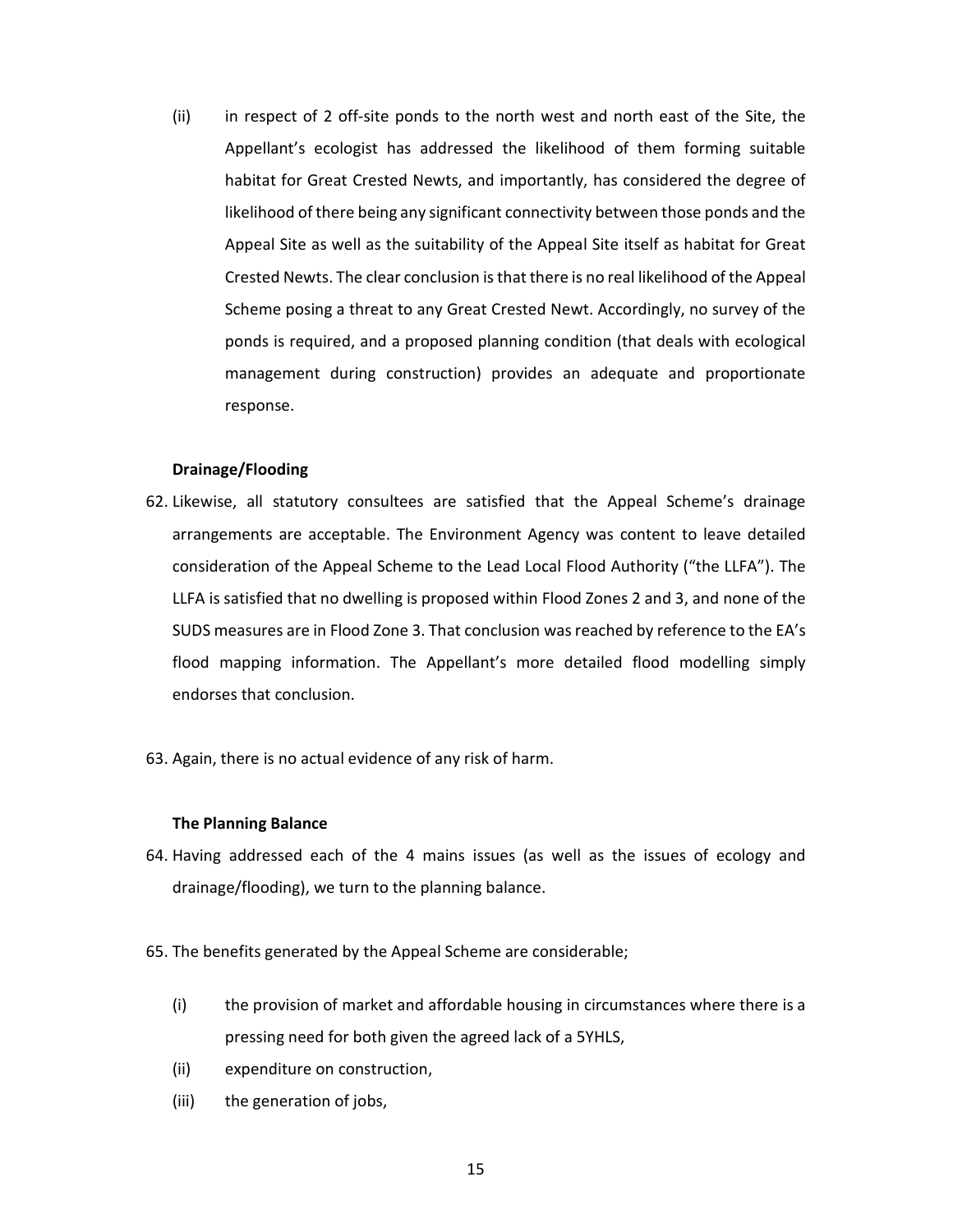- (iv) the potential generation of new pupils for the primary school,
- (v) the generation of economically active new residents who will provide revenue to local services and facilities,
- (vi) on-site public open space that will be available to all residents,
- (vii) financial contributions for off-site infrastructure that will benefit all residents,
- (viii) an enhancement to the settlement edge of benefit to the character and appearance of the area.
- 66. The most important benefits amongst that list are the provision of market and affordable housing. Those benefits should attract substantial weight in accordance with the finding of the inspector and Secretary of State in the Fiddington decision (CD  $18$ )<sup>34</sup>. It is notable that the finding of substantial weight applied to the provision of housing in that case by reference to a housing land supply of 2.77 years or 4.3 years. On both assessments, the Council agreed (then) that the shortfall was substantial, and on the basis of both assessments, the SoS and Inspector gave substantial weight to the provision of new housing.
- 67. There is no rational reason to adopt any other approach in this case.
- 68. Notwithstanding that clear position, there is a dispute in this case between the Appellant and the Council as to the level of supply (as there was in the Fiddington appeal). Neither planning witness for the main parties contends that the different levels of assessment affects the outcome of the planning balance. In the event that the same view is reached by the Inspector, then, as in the case of the Fiddington decision, there is no obvious need to resolve the dispute between the parties on the level of housing land supply.
- 69. In light of the position of each of the planning witnesses (set out above), the dispute on housing land supply is addressed in brief terms.

 $34$  At §28 of the SoS's decision letter, and at §105 of the Inspector's report.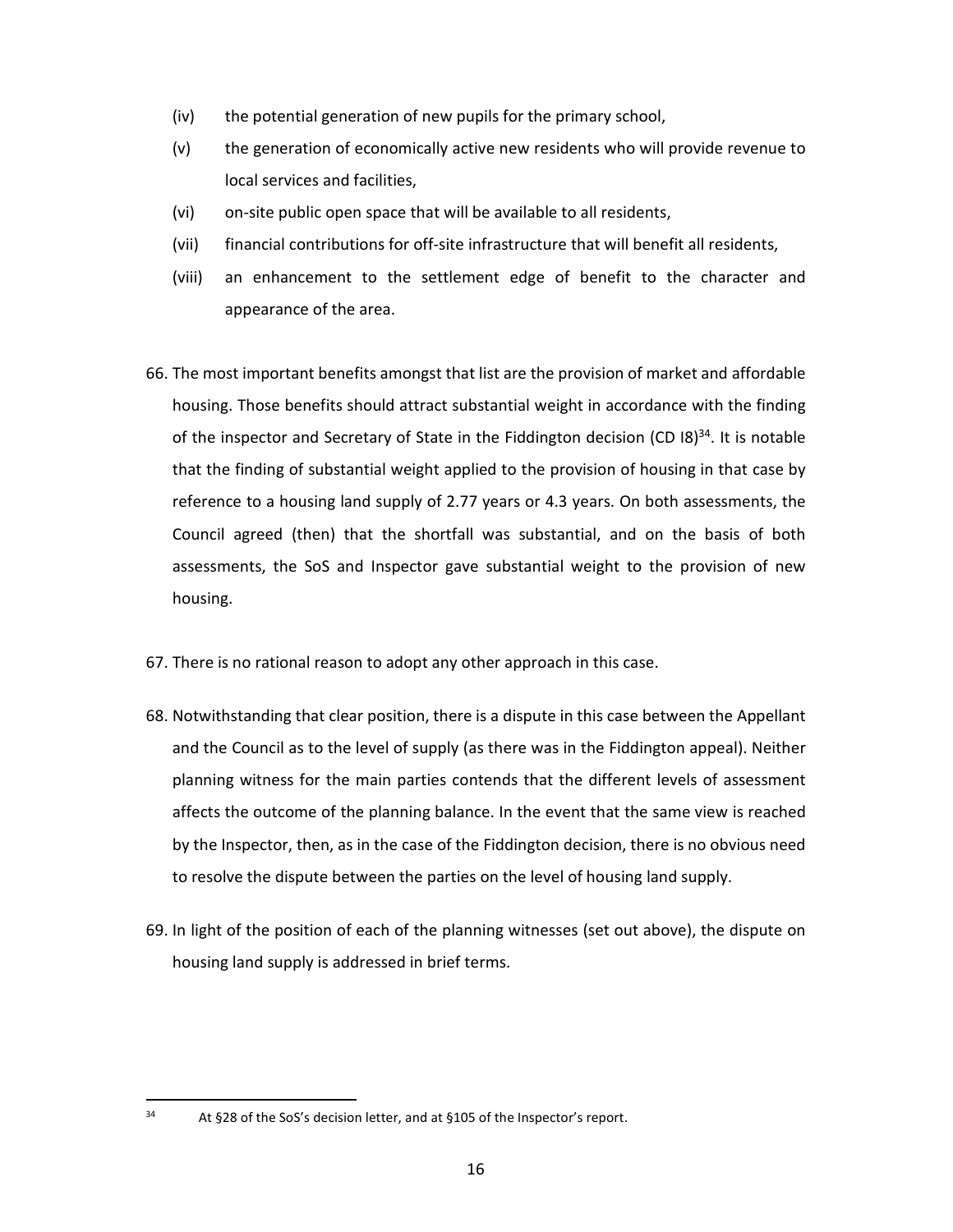- 70. The central point of difference between the parties is the treatment of claimed oversupply from previous years when identifying the 5 year requirement for housing before calculating the 5YHLS position.
- 71. The Appellant and Council agree<sup>35</sup> that national policy and guidance contains no express provision on that question, and that it is a matter of planning judgment.
- 72. The Council accepts (XX of Ms Millman) that the judgment is between 3 options;
	- (i) deduct all claimed over-supply from the annualised 5 year requirement,
	- (ii) deduct all claimed over-supply from the annualised requirement for the remainder of the Plan period, and,
	- (iii) make no deduction for claimed over-supply.
- 73. The Council adopts option (i), and the Appellant, option (iii).
- 74. During the course of her evidence, Ms Millman agreed that particular factors may be relevant to the exercise of planning judgment on this issue.
- 75. First, it is agreed that the persistent national housing crisis, and the Framework's response (to achieve a significant boost in the supply of land for housing) may be a relevant factor.
- 76. That factor was considered by an inspector dealing with an appeal in South Northamptonshire (CD I11), who concluded that no deduction should be made for claimed over-supply.
- 77. Secondly, it is agreed that the fact that all housing requirements (contained in development plans) are minimum requirements may be a relevant factor.
- 78. That factor was considered by an inspector dealing with an appeal in Wendover (CD I23), who concluded that no deduction should be made for claimed over-supply.

<sup>35</sup> §2.7 of the Housing SoCG.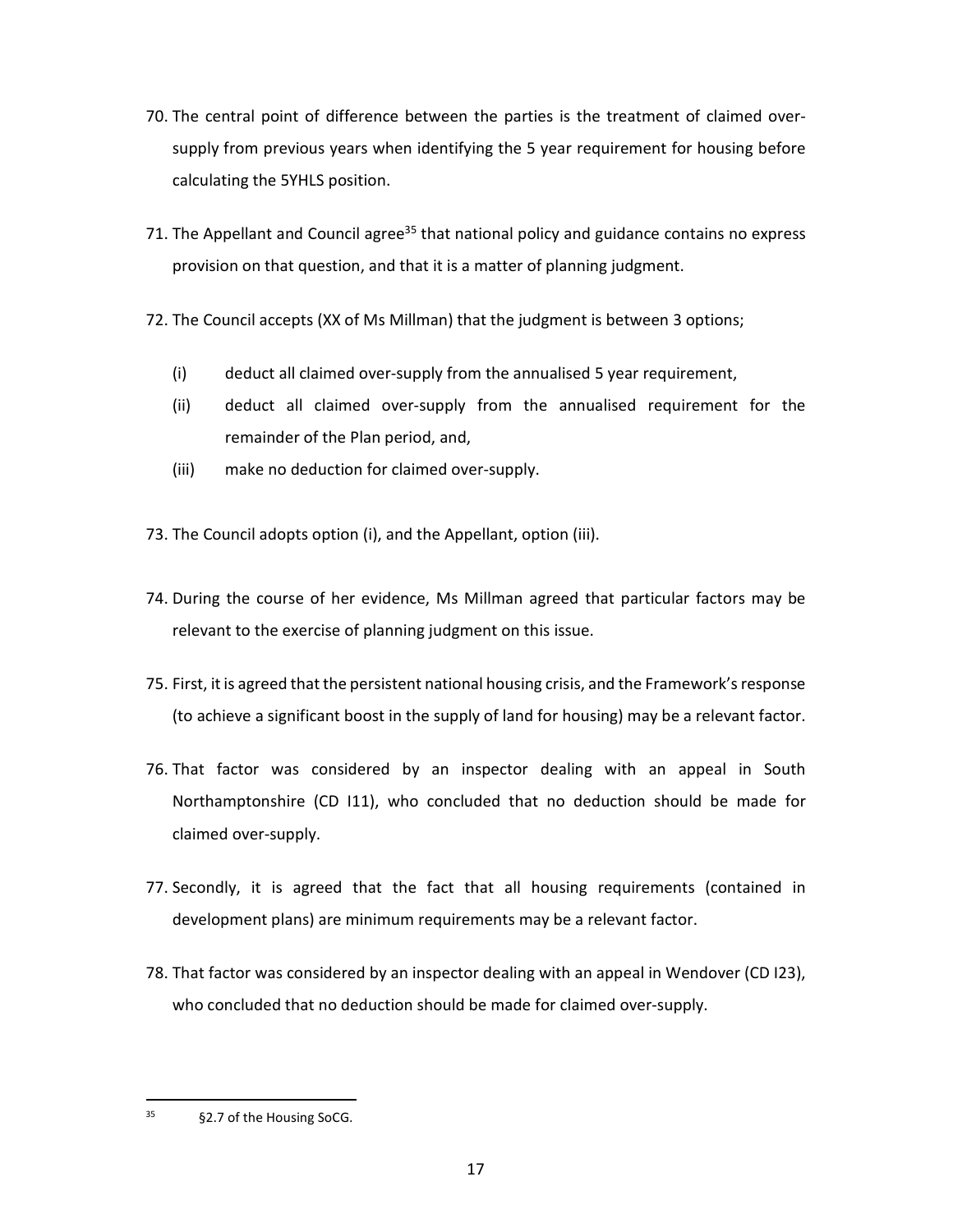- 79. Those 2 factors are of general application. In this case, there are, in addition, specific local factors that are relevant to the question of whether or not claimed over-supply from previous years should be deducted from the 5YHLS requirement looking forward.
- 80. The first of those local factors is the housing land supply position across the wider area, namely, the JCS area. It is relevant to look at that wider area because it all forms part of the same housing market area. Mr Tiley shows that within the JCS area, past delivery demonstrates a position of significant under-supply rather than over-supply<sup>36</sup>.
- 81. The second of the local factors is the fact that there is no provision for meeting the Plan's housing requirement over the Plan period. There was a substantial shortfall at the point of adoption of the JCS (for Tewkesbury, around 2,500 dwellings). Ms Millam accepted in XX that there is a substantial shortfall now (on the Council's assessment, over 1,500 dwellings), and even following the adoption of the emerging Borough Plan Ms Millman accepted (in XX) that there will remain a significant shortfall (over 500 dwellings, again, on the Council's assessment<sup>37</sup>).
- 82. The JCS answer to this shortfall in provision was to require an immediate partial review of Tewkesbury's housing land supply following adoption of the  $JCS<sup>38</sup>$ . That did not occur. Instead a full review of the JCS is being pursued. It has so far managed an issues and options stage. Adoption remains (even on the Council's optimistic expectations) well over 2 years away. The JCS Review attracts no weight in the determination of this appeal, and will set its own (new) requirement for housing for a new Plan period. It is neither the answer to addressing the current Plan period shortfall against the current requirement, nor an exercise that complies with Policy REV1 of the JCS. At the time of adoption of the JCS, it cannot have been envisaged that the JCS immediate partial review exercise required by Policy REV1 would replace the current JCS in its entirety (rather than being a partial review) nor that it would take 6 years to complete.

 $\frac{36}{37}$  Mr Tiley's proof, p16.

That assessment assumes that allocations will make it into the adopted Borough Plan, that planning permissions will be granted and completions delivered all in accordance with the Council's expectations.

<sup>&</sup>lt;sup>38</sup> contained in policy REV1 that was inserted as a main modification at the behest of the JCS inspector in order to render the JCS sound.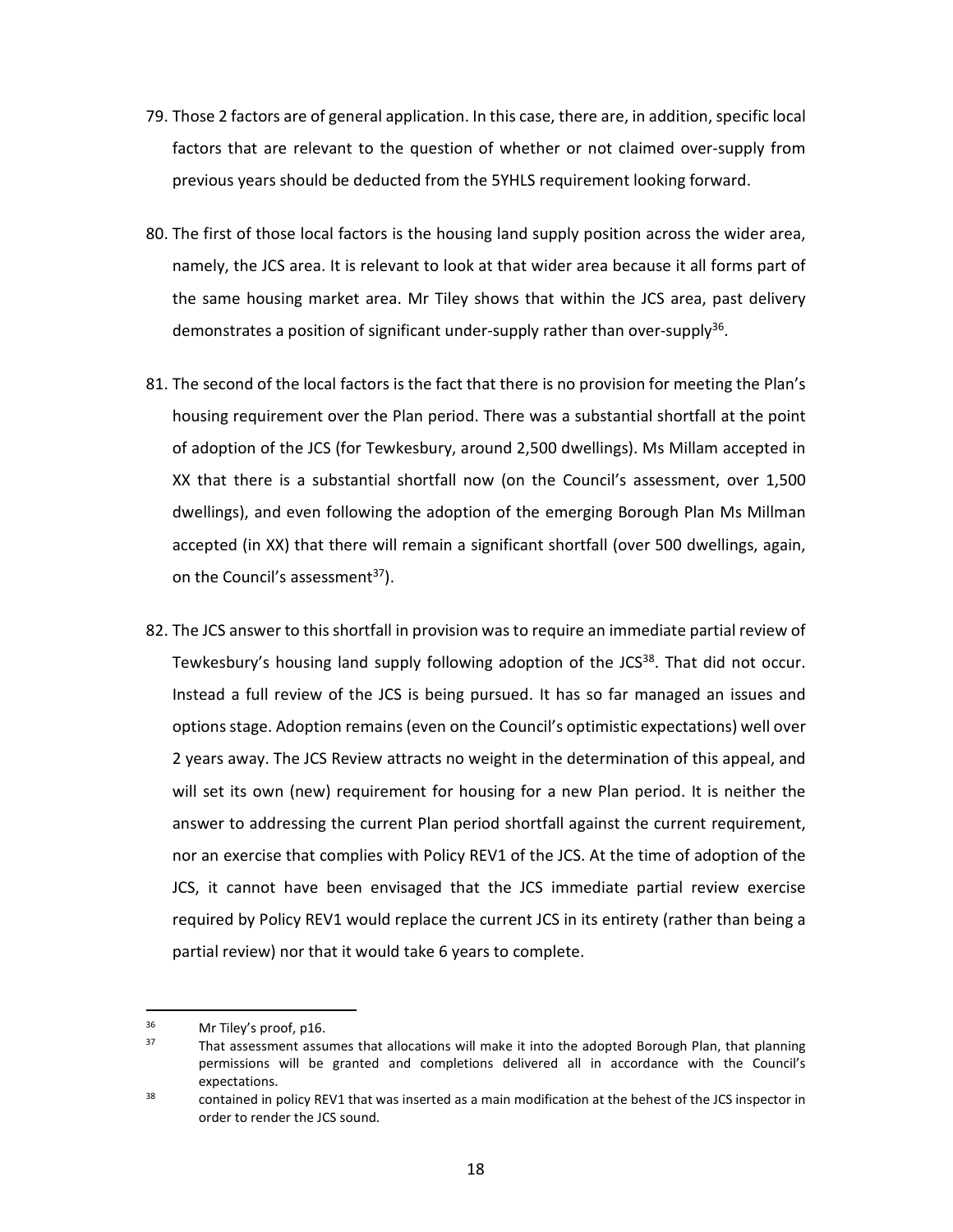- 83. The third local factor relevant to the treatment of claimed over-supply in the 5YHLS assessment is the clear direction of travel for the housing requirement in Tewkesbury.
- 84. In less than 18 months time (by December 2022), the JCS will be 5 years old, and the housing requirement for the 5YHLS assessment will be a local housing need figure determined by reference to the standard method in accordance with §73 of the Framework. At the moment, that would generate a requirement of 557 dwellings per year (without any buffer)<sup>39</sup>. That represents a doubling of the requirement that the Council currently uses to calculate 5YHLS (having deducted previous years over-supply $40$ ). The agreed direction of travel for this Council is towards a significantly increased housing requirement.
- 85. Accordingly, even if following the adoption of the Borough Plan, the Council gets back to a 5YHLS<sup>41</sup>, that position will be short-lived.
- 86. All of those factors (national and local) are relevant to the exercise of planning judgment when it comes to determining the treatment of over-supply in setting the requirement for the 5YHLS assessment. All of those factors point to the conclusion that no discount should be made to that requirement.
- 87. On the supply side of the equation, the Appellant raises doubts about the anticipated delivery timescales on 2 sites each with outline consent. There is no clear and robust evidence to support the Council's position (as effectively conceded by Ms Millman), and we suggest that Mr Tiley's assessment is to be preferred.
- 88. Accordingly, insofar as it is necessary to determine the dispute between the parties on the level of housing land supply, the Appellant contends that a finding of 2.08 years is to be endorsed.

 $39$  Mr Tiley's §7.62.

 $^{40}$  272 dwellings per year.

assuming that it continues to discount for previous years over-supply, and all of its expectations as to future supply are right including for example, delivery from an unallocated site at Mitton (in Wychavon) that is subject to a planning application that is in breach of the development plan, and is the subject of objection.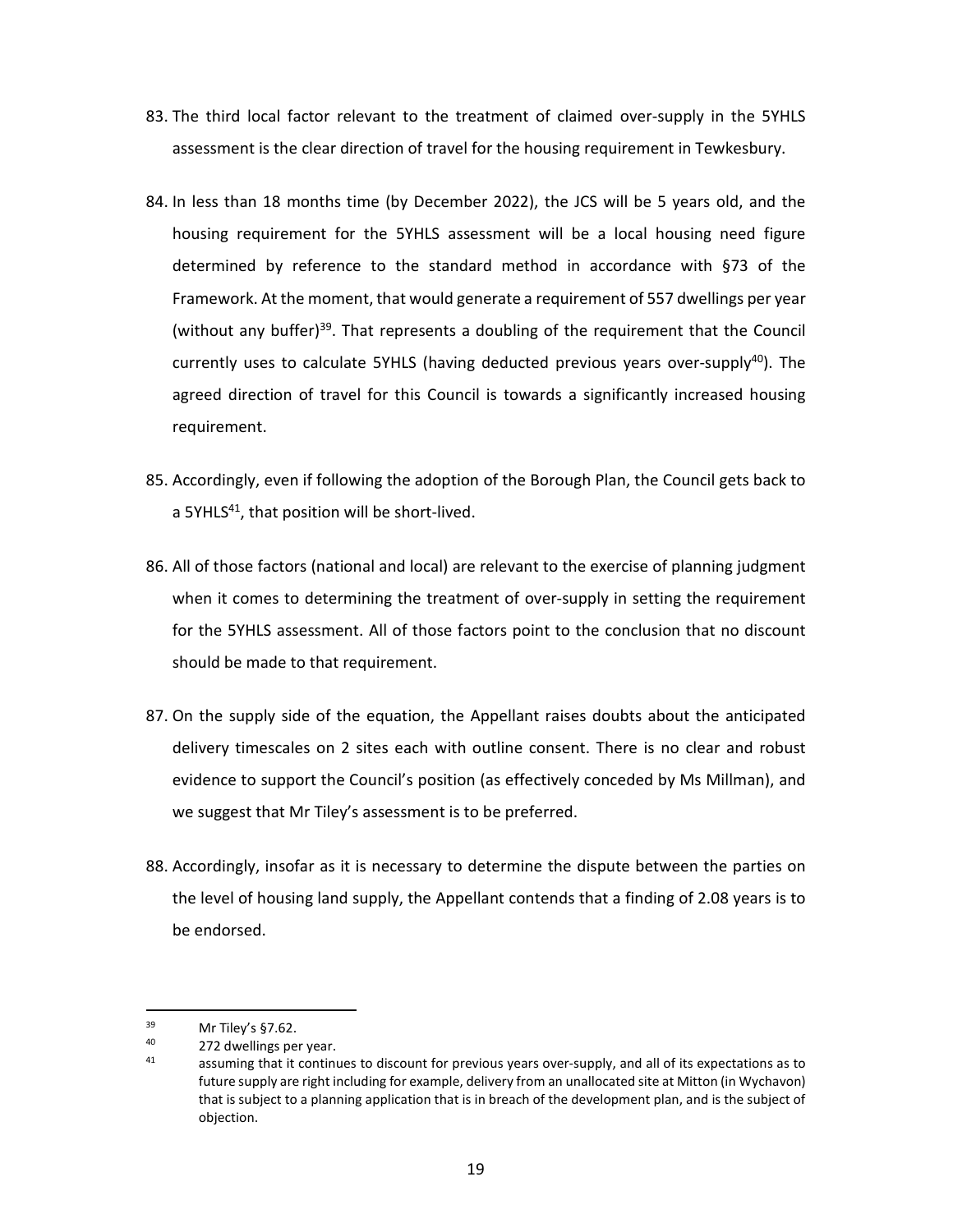- 89. In any event, a finding of substantial weight attaching to the provision of new housing in this case is further supported by reference to the fact that the Council is not only unable to demonstrate a 5YHLS, but is still unable to demonstrate that it has made provision for the JCS housing requirement for the Plan period (addressed above).
- 90. As recently as the beginning of last month, the Inspector in the Coombe Hill decision (CD I5B) found that factor to add significantly to the already significant benefit generated by that appeal scheme<sup>42</sup>.
- 91. Any suggestion that the review of the JCS, that is not anticipated for adoption until the end of 2023, somehow diminishes the level of weight attaching to the provision of new housing (against a backdrop of there being no 5YHLS, and a failure to meet the current JCS requirement) is without merit. The JCS Review does not provide an answer to the current, pressing need for housing, its adoption is well over 2 years away, and it should attract no weight in the determination of this appeal. As stated at the outset of these submissions, there is no support in national policy for an approach that effectively puts off the provision of an adequate supply of land for housing until a local planning authority gets its development plan in order.
- 92. Economic benefits (in this case in the form of construction investment) are recognised by national policy as attracting significant weight, and whilst those benefits (together with the generation of jobs) are not unique to the Appeal Scheme, that does not diminish their importance. If investment and jobs are not generated in connection with the Appeal Scheme, then those benefits (that arise out of the Appeal Scheme) will be lost.
- 93. By contrast to the significant package of benefits delivered by the Appeal Scheme, adverse impacts are limited.
- 94. Conflict with policies SD10 and SP2 of the JCS as well as the lack of support from Policy H1 of the NP attract limited weight. All of those policies are deemed out of date as a result of operation of the Framework, but more importantly, they attract reduced weight

 $42$  at §94.